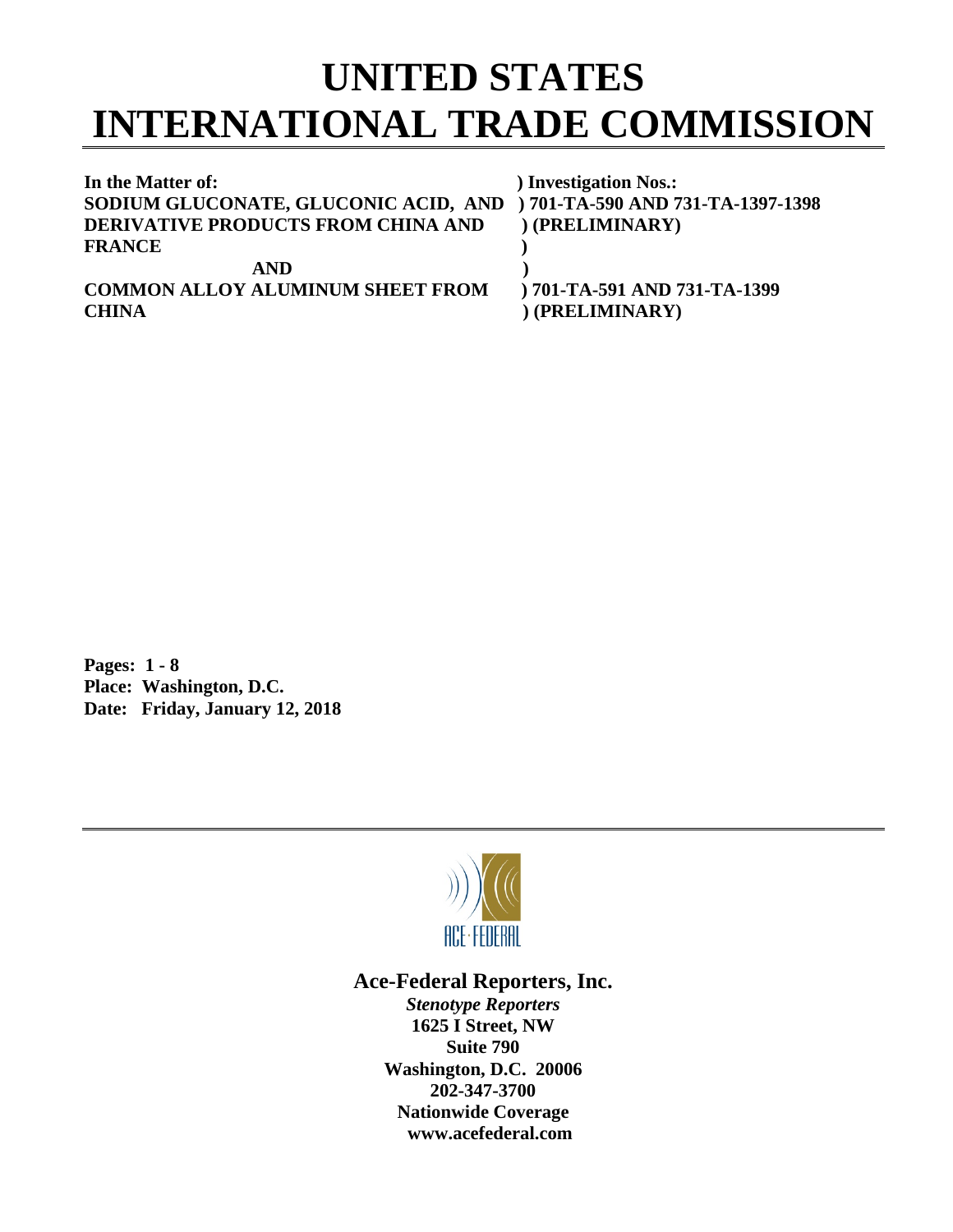1 THE UNITED STATES INTERNATIONAL TRADE COMMISSION 2 In the Matter of: ) Investigation No.: 3 ) 701-TA-590 and 4 ) 731-TA-1397-1398 5 SODIUM GLUCONATE, ) (Preliminary) 6 GLUCONIC ACID, AND ) 7 DERIVATIVE PRODUCTS FROM ) 8 CHINA AND FRANCE )  $9 \t and \t)$  10 COMMON ALLOY ALUMINUM ) 11 SHEET FROM CHINA (2008) SINVESTIGATION NO.: 12 ) 701-TA-591 and 13 ) 731-TA-1399 14 (Preliminary) (Preliminary) 15 16 Friday, January 12, 2018 17 Main Hearing Room (Room 101) 18 U.S. International 19 Trade Commission 20 500 E Street, S.W. 21 Washington, D.C. 22 The meeting, commenced, pursuant to notice, at 23 11:00 a.m., before the Commissioners of the United States 24 International Trade Commission, the Honorable RHONDA K. 25 SCHMIDTLEIN, presiding.

Ace-Federal Reporters, Inc.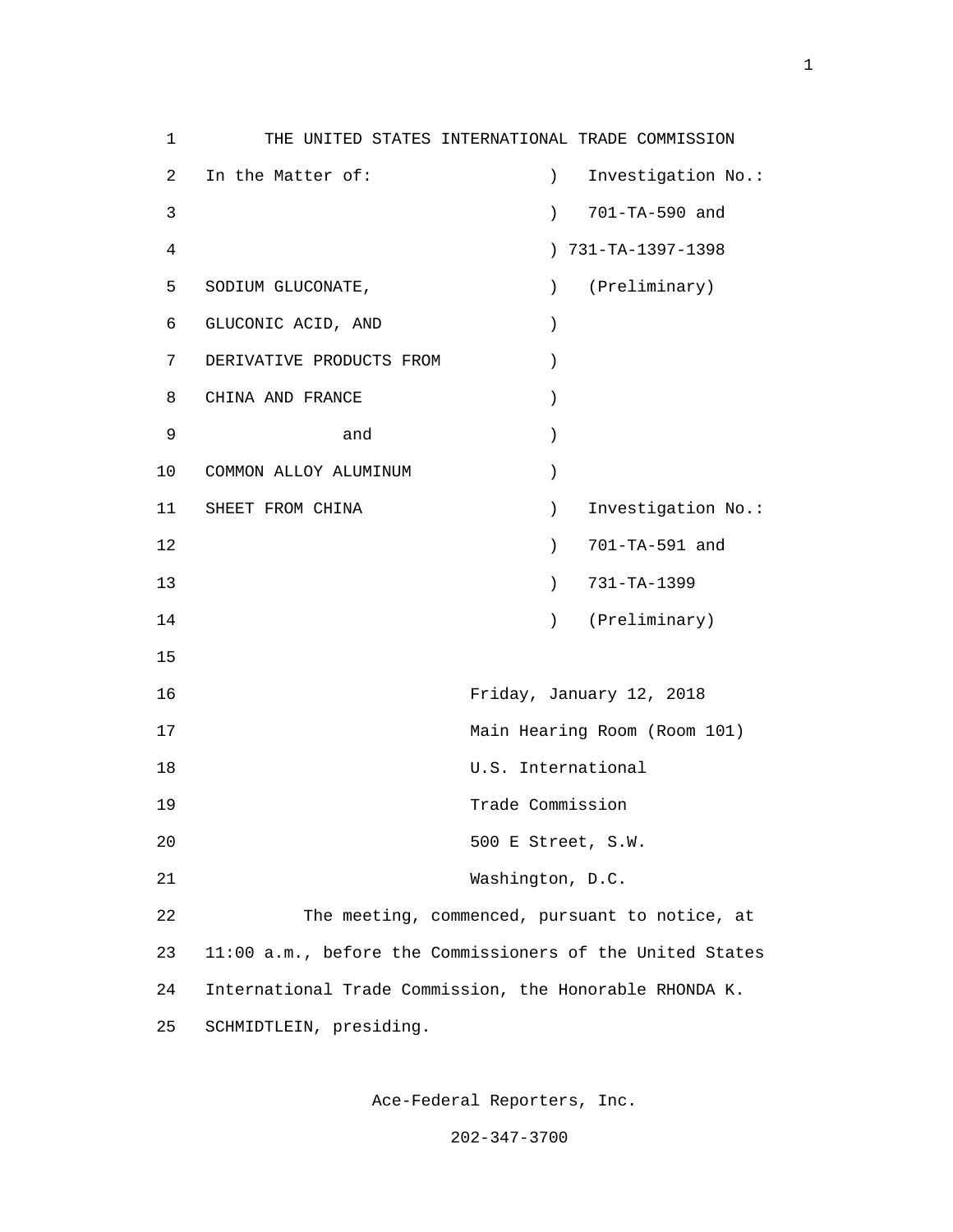- 1 APPEARANCES:
- 2 On behalf of the International Trade Commission:
- 3 Commissioners:
- 4 RHONDA K. SCHMIDTLEIN, CHAIRMAN
- 5 DAVID S. JOHANSON, VICE CHAIRMAN
- 6 IRVING A. WILLIAMSON, COMMISSIONER
- 7 MEREDITH M. BROADBENT, COMMISSIONER (via telephone)
- e a seu a constantin de la Barca de la Barca de la Barca de la Barca de la Barca de la Barca de la Barca de la
	- 9 Staff:
	- 10 PORSCHA STIGER, INVESTIGATOR
	- 11 SAMANTHA DECARLO, INTERNATIONAL TRADE ANALYST
	- 12 CINDY COHEN, INTERNATIONAL ECONOMIST
	- 13 JOHN HENDERSON, ATTORNEY/ADVISOR
	- 14 ELIZABETH HAINES, SUPERVISORY INVESTIGATOR
- 15
	- 16 NATHANAEL COMLY, INVESTIGATOR
	- 17 DANIEL MATTHEWS, INTERNATIONAL TRADE ANALYST
	- 18 CRAIG THOMSEN, INTERNATIONAL ECONOMIST
	- 19 EMILY BURKE, INTERNATIONAL ECONOMIST
	- 20 EMILY KIM, ACCOUNTANT/ADVISOR
	- 21 DOUGLAS CORKRAN, SUPERVISORY INVESTIGATOR
- 22
	- 23 SHARON BELLAMY, RECORDS MANAGEMENT SPECIALIST
	- 24 TYRELL BURCH, PROGRAM SUPPORT SPECIALIST
- <u>25</u>

Ace-Federal Reporters, Inc.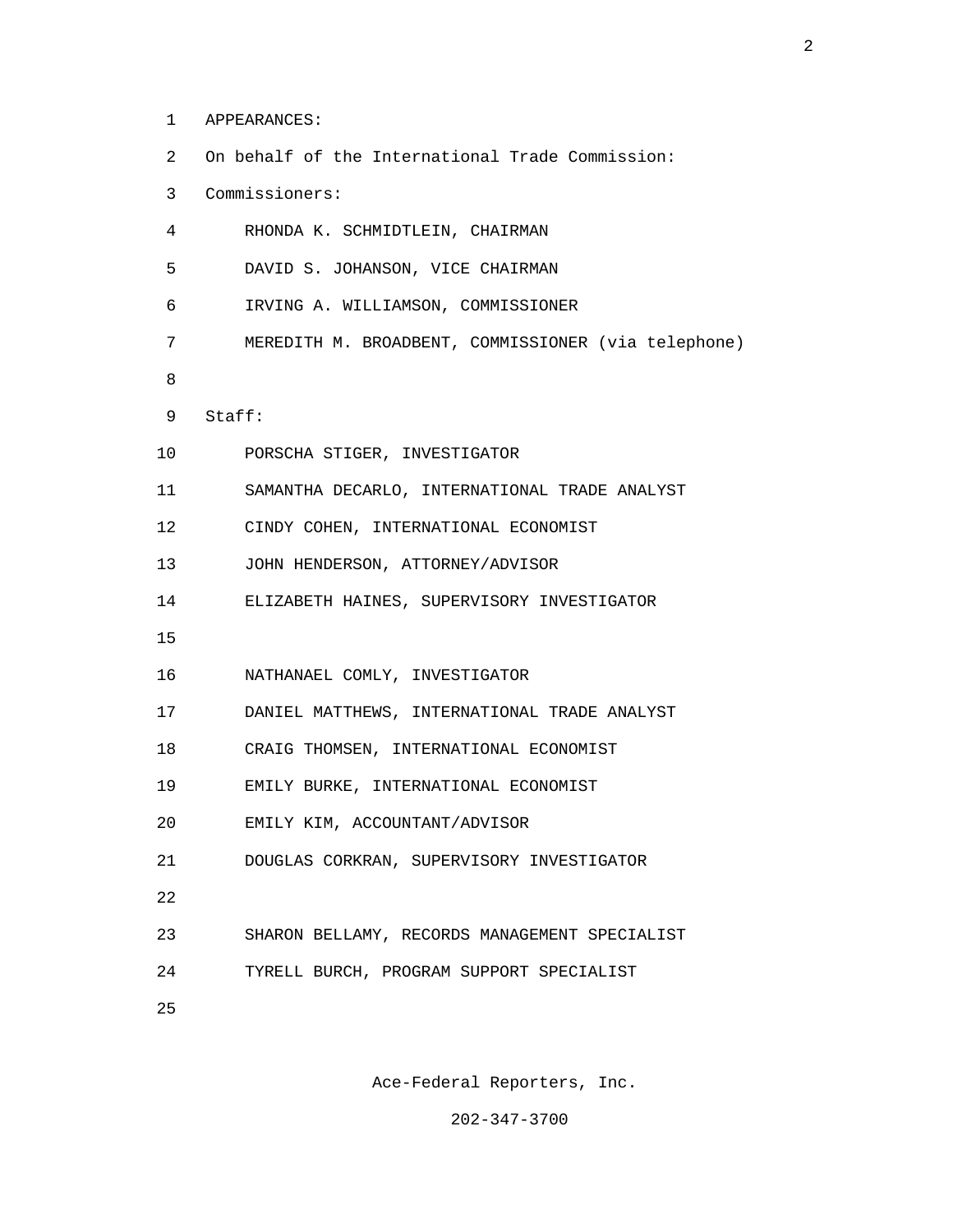| $\mathbf 1$ | PROCEEDINGS                                                 |
|-------------|-------------------------------------------------------------|
| 2           | (11:05 a.m.)                                                |
| 3           | CHAIRMAN SCHMIDTLEIN: Good morning.<br>This                 |
| 4           | meeting of the U.S. International Trade Commission will now |
| 5           | come to order.                                              |
| 6           | Welcome to Commissioner Broadbent who is                    |
| 7           | participating by telephone.                                 |
| 8           | COMMISSIONER BROADBENT:<br>Hello.                           |
| 9           | CHAIRMAN SCHMIDTLEIN: Good morning.                         |
| 10          | I understand that there are no agendas for future           |
| 11          | meetings, minutes, Ratification Lists, or Outstanding       |
| 12          | Action Jackets to consider.                                 |
| 13          | Next we turn to the vote in the Preliminary Phase           |
| 14          | of Investigation Numbers 701-TA-590 and 731-TA-1397 to 1398 |
| 15          | concerning Imports of Sodium Gluconate, Gluconic Acid, and  |
| 16          | Derivative Products from China and France.                  |
| 17          | Welcome to Ms. Haines and the staff who                     |
| 18          | participated in these investigations.                       |
| 19          | Are there any questions for the staff?                      |
| 20          | (No response.)                                              |
| 21          | CHAIRMAN SCHMIDTLEIN: Are there any additions or            |
| 22          | corrections to the staff report?                            |
| 23          | MS. HAINES: Elizabeth Haines. Revisions are in              |
| 24          | Memo INV QQ 006.                                            |
| 25          | CHAIRMAN SCHMIDTLEIN: Is there any objection to             |
|             |                                                             |

Ace-Federal Reporters, Inc.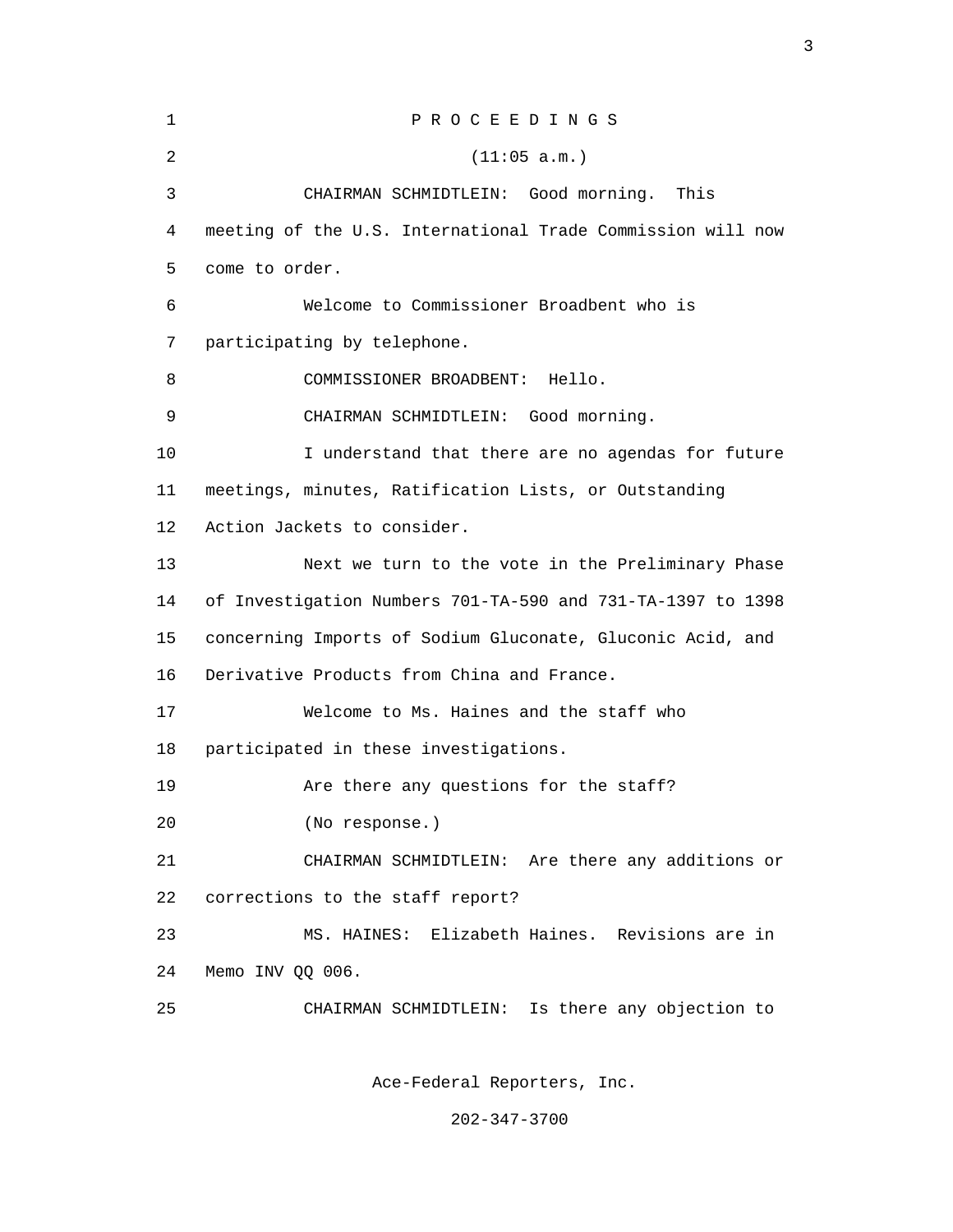1 approval of the staff report as revised?

2 (No response.)

 3 CHAIRMAN SCHMIDTLEIN: Hearing none, it is 4 approved.

 5 Madam Secretary, will you please call the roll. 6 MS. BELLAMY: Commissioner Schmidtlein. 7 COMMISSIONER SCHMIDTLEIN: I vote in the 8 affirmative.

9 MS. BELLAMY: Commissioner Johanson.

 10 COMMISSIONER JOHANSON: I vote in the affirmative 11 with respect to China. I vote in the negative with respect 12 to France.

13 MS. BELLAMY: Commissioner Williamson.

 14 COMMISSIONER WILLIAMSON: I vote in the 15 affirmative with respect to China, and I vote in the 16 negative with respect to France.

17 MS. BELLAMY: Commissioner Broadbent.

 18 COMMISSIONER BROADBENT: I vote in the 19 affirmative with respect to China. And I vote in the 20 negative with respect to France.

 21 MS. BELLAMY: Madam Chairman, the Commissioners 22 the Commission has reached an affirmative determinations 23 regarding China, and negative determinations regarding 24 France.

25 CHAIRMAN SCHMIDTLEIN: Thank you, Madam

Ace-Federal Reporters, Inc.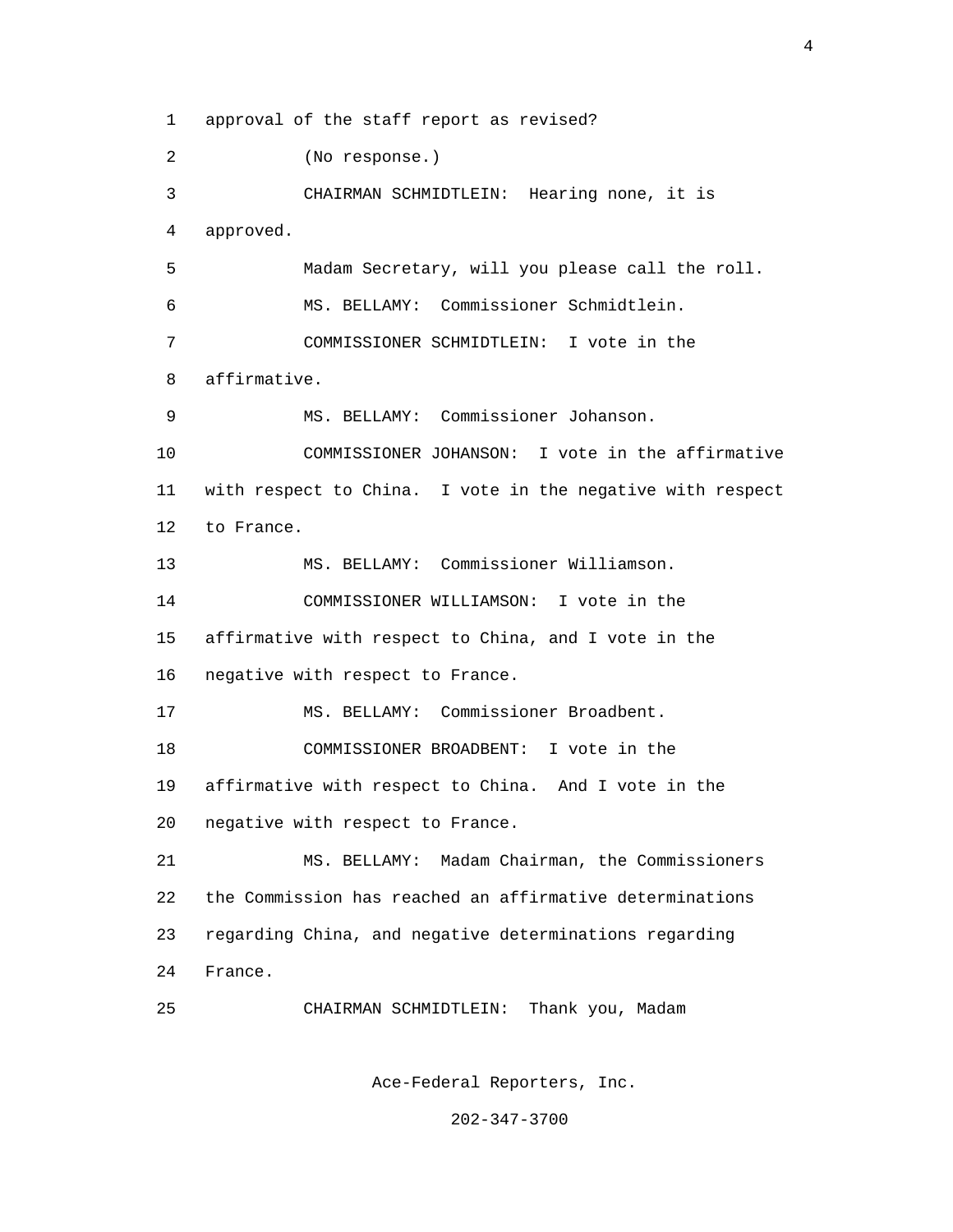1 Secretary.

 2 Further information regarding these 3 determinations will be in the press release. Views of the 4 Commission currently are scheduled to be completed and 5 filed by January 23rd, 2018. 6 Thank you again to all the staff who participated 7 in these investigations. 8 We will now pause for a moment to change staff 9 for the next vote. 10 (Brief pause is taken.) 11 CHAIRMAN SCHMIDTLEIN: Next we turn to the vote 12 in the Preliminary Phase of Investigation Numbers 13 701-TA-591 and 731-TA-1399, concerning Imports of Common 14 Alloy Aluminum Sheet from China. 15 Welcome to Mr. Corkran and the staff who 16 participated in these investigations. 17 Are there any questions for the staff? 18 (No response.) 19 CHAIRMAN SCHMIDTLEIN: Are there any additions or 20 corrections to the staff report? 21 MR. CORKRAN: Douglas Corkran, Office of 22 Investigations. Thank you, Chairman Schmidtlein. Staff 23 proposes that the staff report for the subject 24 investigations be revised in accordance with Memorandum INV 25 QQ 007 dated January 10, 2018. Staff has no further

Ace-Federal Reporters, Inc.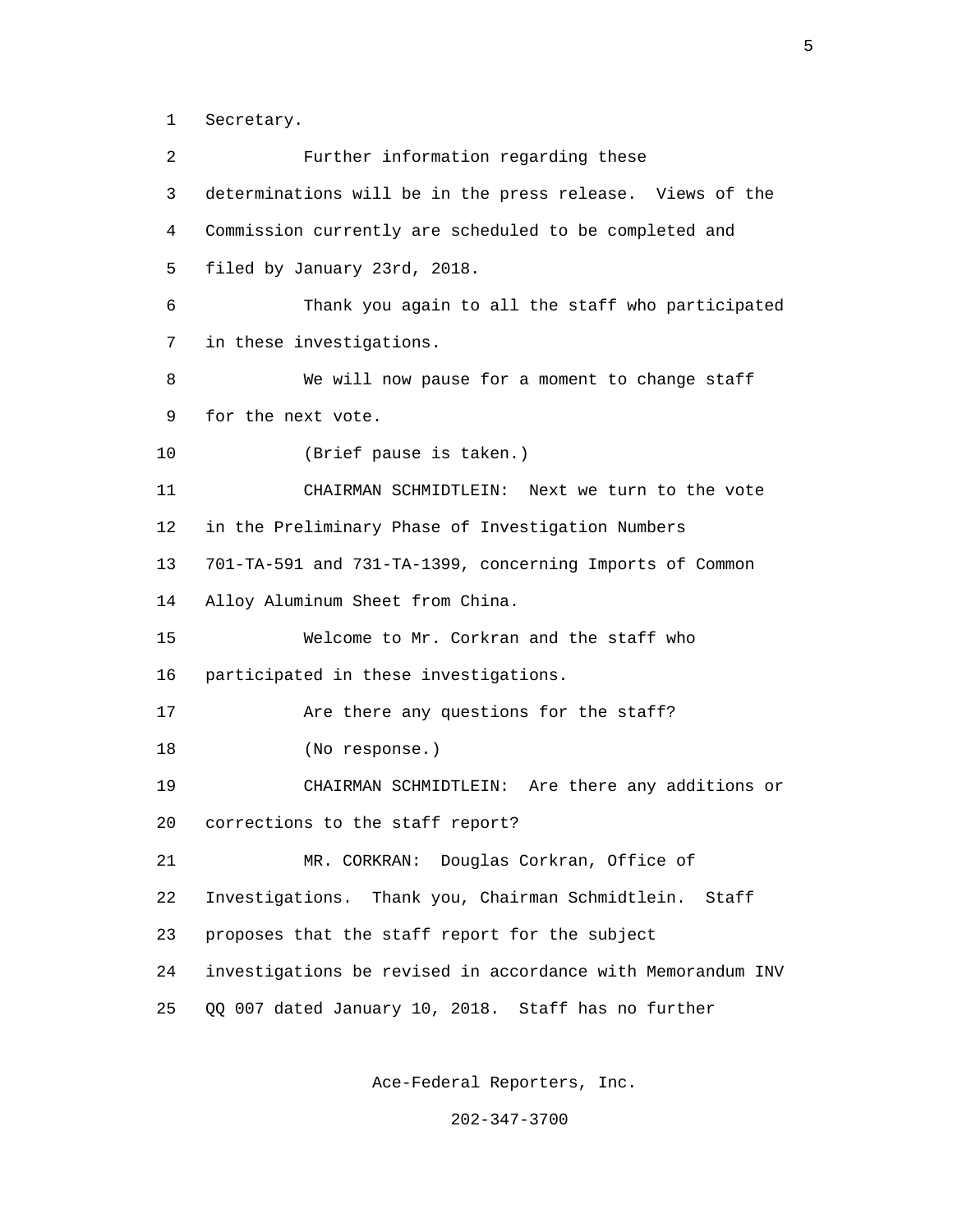1 revisions.

 2 CHAIRMAN SCHMIDTLEIN: Is there any objection to 3 approval of the staff report as revised? 4 (No response.) 5 CHAIRMAN SCHMIDTLEIN: Hearing none, it is 6 approved. 7 Madam Secretary, will you please call the roll. 8 MS. BELLAMY: Commissioner Broadbent. 9 COMMISSIONER BROADBENT: I vote in the 10 affirmative. 11 MS. BELLAMY: Commissioner Williamson. 12 COMMISSIONER WILLIAMSON: I vote in the 13 affirmative. 14 MS. BELLAMY: Commissioner Schmidtlein. 15 COMMISSIONER SCHMIDTLEIN: I vote in the 16 affirmative. 17 MS. BELLAMY: Commissioner Johanson. 18 COMMISSIONER JOHANSON: I vote in the 19 affirmative. 20 MS. BELLAMY: Madam Chairman, the Commission has 21 reached an affirmative determination in this investigation. 22 CHAIRMAN SCHMIDTLEIN: Thank you, Madam 23 Secretary. 24 Further information regarding these 25 determinations will be in the press release. Views of the

Ace-Federal Reporters, Inc.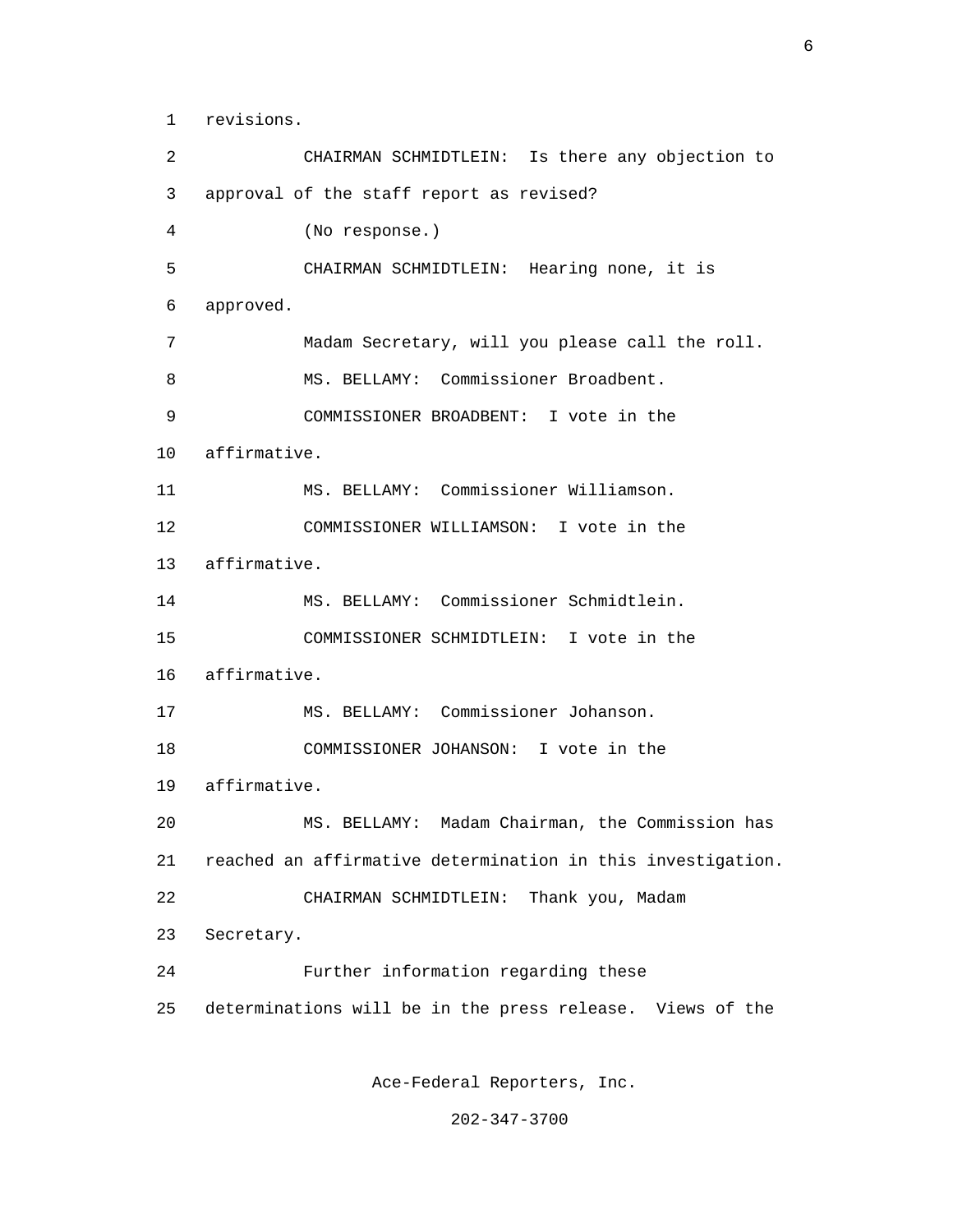1 Commission currently are scheduled to be completed and 2 filed by January 23rd, 2018. 3 Again, thank you to all the staff who 4 participated in these investigations. Seeing that there is 5 no other business before the Commission, this meeting is 6 adjourned. 7 (Whereupon, at 11:05 a.m., Friday, January 12, 8 2018, the meeting of the Commissioners of the United States 9 International Trade Commission was adjourned.) 10 11 12 13 14 15 16 17 18 19 20 21 22 23 24 <u>25</u>

Ace-Federal Reporters, Inc.